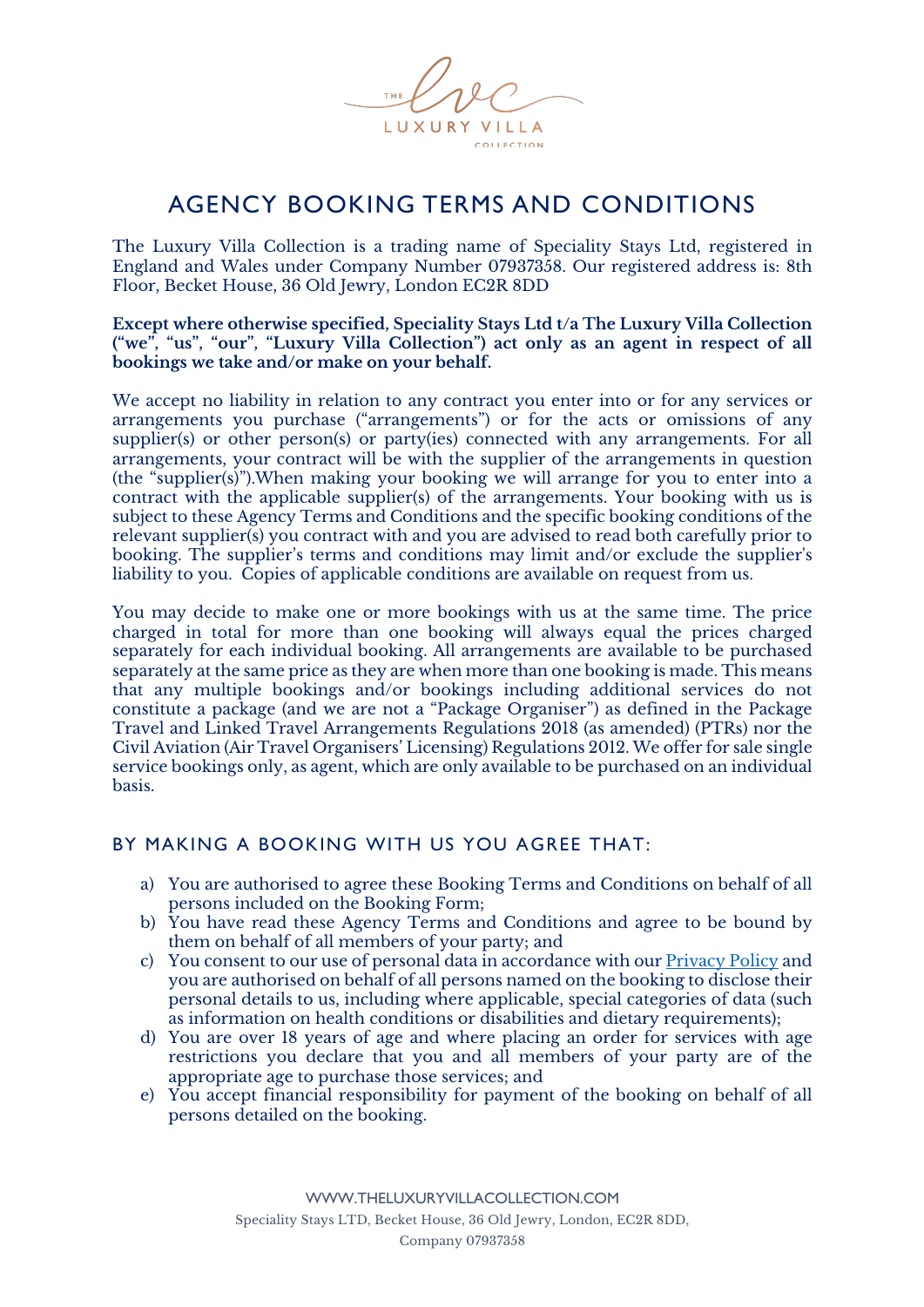

# BOOKING AND PAYMENT

Once you have decided upon the arrangements you wish to book, you may make an online booking request via our website or 3rd party listing site, or by completing a Booking Request Form and sending it to us by email at reservations@theluxuryvillacollection.com.

When you submit a booking via our online reservation system you will receive an automatically generated booking summary by email to the email address you provide in the booking form. This is simply to confirm that we have received your request and does not form a contract between you and the supplier.

A provisional booking will be made when we receive your Booking Request Form and have received confirmation from the supplier that we can proceed with your booking. We will, on behalf of the supplier, provisionally hold the property chosen by you for  $\overline{48}$ hours. In order to confirm this booking with the supplier, you must pay a non-refundable deposit as required by the supplier of the arrangements in question (or the full cost of the arrangements (and any charges for additional services) if the booking is made within 6 weeks of arrival). Our suppliers ordinarily require an initial non-refundable deposit payment of 25% of the total cost of your chosen arrangements, in order to secure the booking, however different deposit terms apply to your chosen arrangements, we will advise you at the time of booking.

If payment is not received within 48 hours of us receiving your Booking Request Form, we will cancel the provisional booking, on behalf of the supplier, and the accommodation dates (or dates for any other arrangements) will be released. (This period is reduced to 24 hours for bookings commencing within seven days).

Upon receipt of the appropriate payment, we will secure the arrangements chosen for the requested dates and will send you a Booking Confirmation on behalf of the supplier. Your booking is confirmed and a contract between you and the supplier will exist when we send you a Booking Confirmation on their behalf.

Please check all details of the Booking Confirmation carefully and report any incorrect or missing information to us immediately. As we act only as a booking agent, we have no responsibility for any errors in documentation, except where the error has been made by us.

If you have paid a deposit, you must pay the full balance by the balance due date notified to you (this will ordinarily be 6 weeks before your arrival, but we will advise you if the supplier of your chosen arrangements applies a different balance due date, at the time of booking). If full payment is not received by the balance due date, we will notify the supplier who may cancel your booking and charge the cancellation fees set out in their booking conditions (see the "Amendments and Cancellation by you" clause blow, for cancellation fees).

Except where otherwise advised or stated in the booking conditions of the supplier concerned, all monies you pay to us for arrangements will be held on behalf of the supplier and forwarded on to the supplier in accordance with our agreement with the supplier.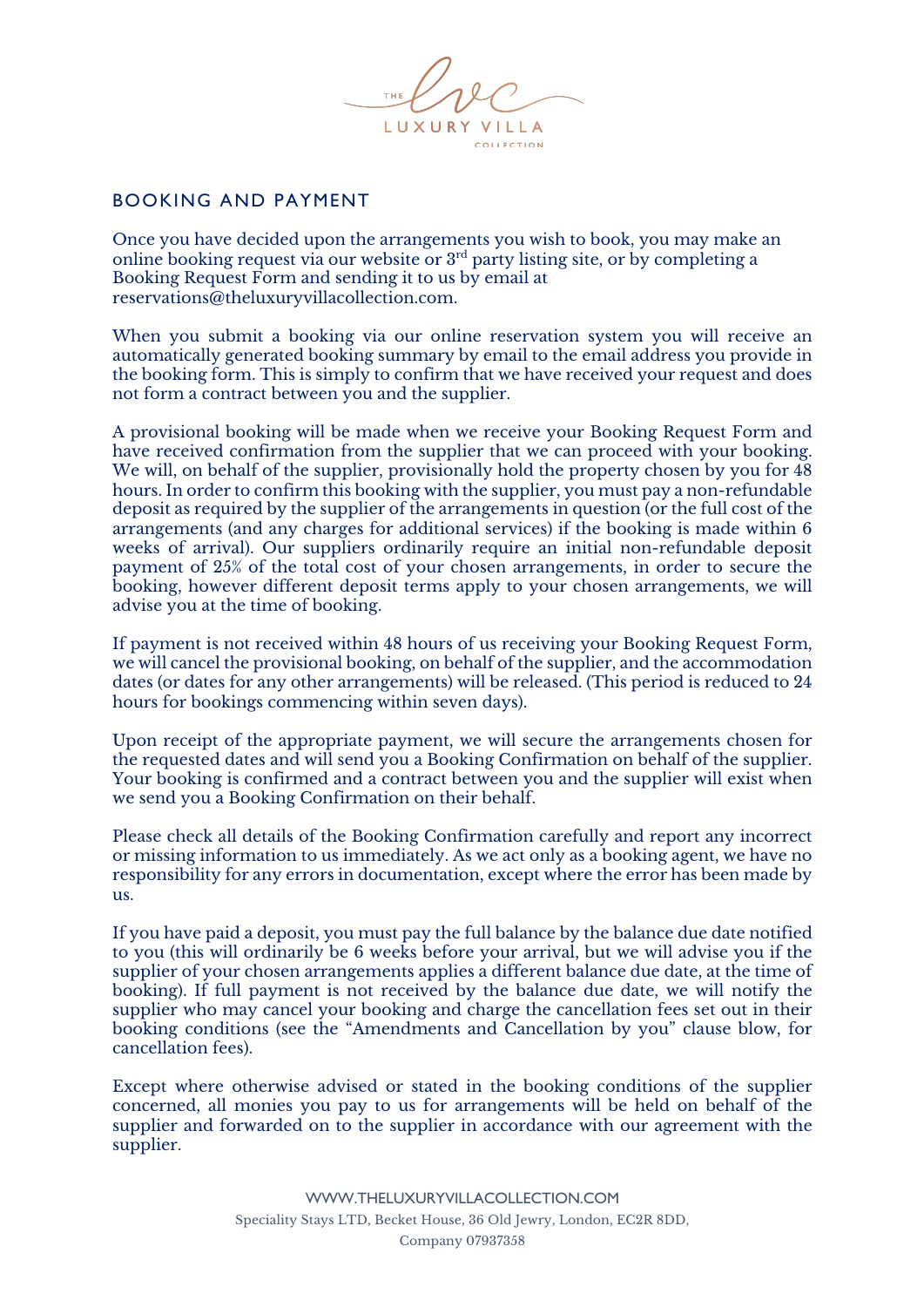

**Please Note:** Payment to confirm a booking is possible by PayPal, debit or credit card or bank transfer. PayPal and card payments are free of charge. Bank transfers to our UK account do not carry a fee, but you must ensure any applicable bank fees or exchange rate commissions are paid so that Luxury Villa Collection receives the full amount on the invoice.

**Please Also Note:** For reasons of security and privacy, we do not issue the addresses of any of the private villas which we advertise until you pay the balance of your chosen arrangements in full. Upon receipt of the final balance payment, full directions and arrival instructions for the property shall be provided.

# ACCOMMODATION BREAKAGES DEPOSITS

A refundable Breakages Deposit may be required by the supplier of your chosen arrangements to cover costs resulting from the action or inaction of any guest occupying the property during the agreed booking period, including (but not limited to): the property being left in an unreasonable state, loss or non-return of keys, excessive or long distance telephone call charges, neglect or damage to the property, damage or loss of contents and/or, any extra or excessive cleaning or electricity costs required.

Where applicable, the amount of the Breakages Deposit will be advised to you at the time of booking and in the Booking Confirmation email, together with instructions for payment. If the Breakages Deposit is not paid, we will advise the supplier who may preclude you from entry to the property and treat your booking as cancelled and charge the cancellation fees set out in their booking conditions (please also see the "Amendments and Cancellation by you" clause blow, for cancellation fees).

On behalf of the supplier, we will refund the Breakages Deposit to you usually within 14 days of your departure from the property less any costs incurred.

In the event of damages attributed to you or a member of your party during your stay, we, on behalf of the supplier, shall notify you as quickly as reasonably possible together with any evidence provided by the supplier. The cost of any remedial action shall be deducted from the Breakages Deposit by the supplier and the balance refunded to you. If we are unable to contact you, or if there is extensive damage requiring specialist attention, refund of the balance of the Breakages Deposit cannot be guaranteed within 14 days.

In the event that the cost of rectification for losses or damage caused by you or a member of your party exceeds the Breakages Deposit held, we, on behalf of the supplier, shall notify you of any additional amount owing. You are advised that the supplier reserves the right to pursue recovery of any additional cost over and above the Breakages Deposit and for this reason adequate personal liability insurance is strongly recommended. Should additional costs be incurred we shall provide your contact details to the supplier to facilitate recovery directly.

As we act only as an agent, we will not enter into any negotiation or arbitration between you and the supplier regarding the Breakages Deposit and any such discussions will be held directly between you and the supplier.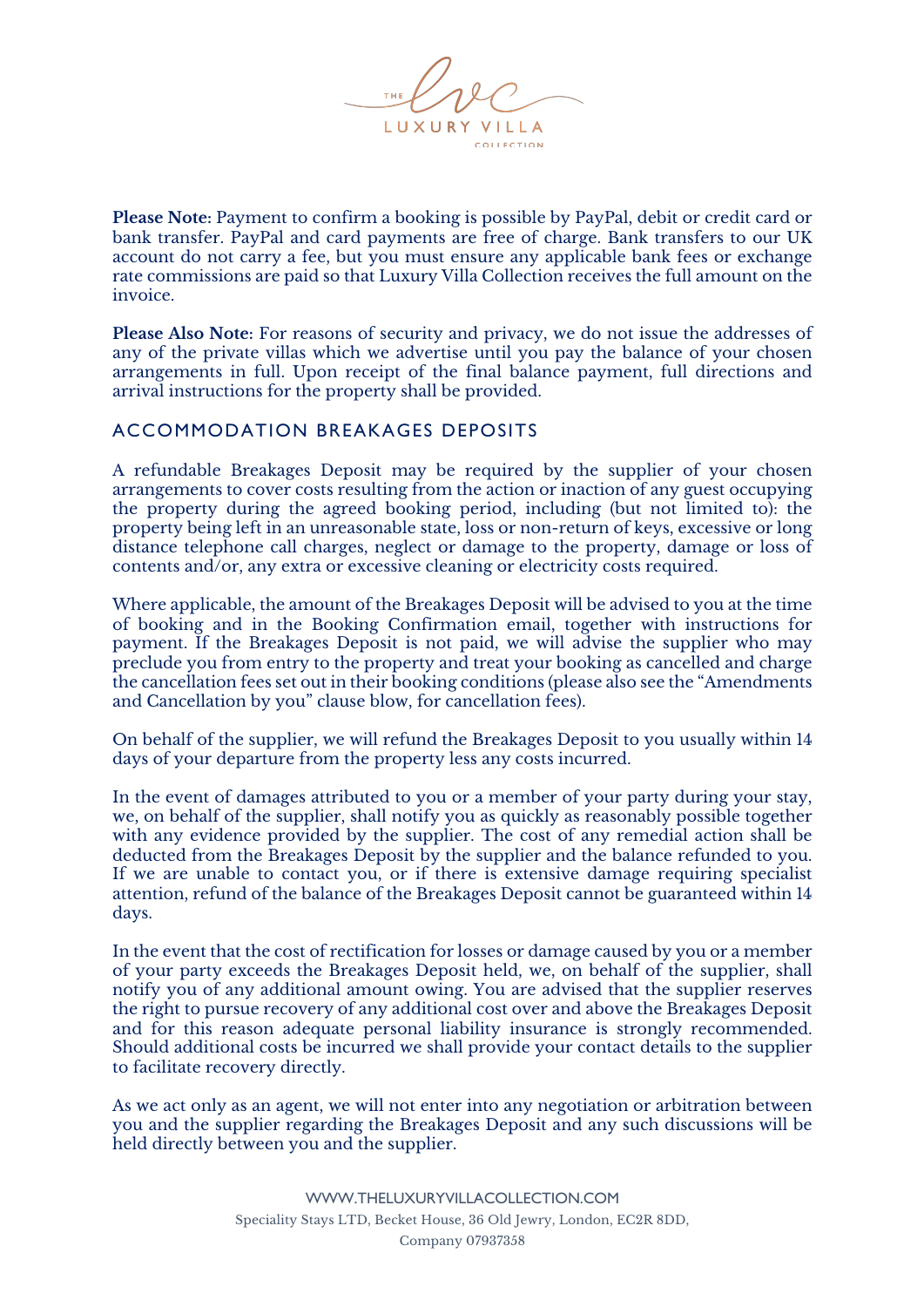

# PRICES

We reserve the right to amend advertised prices at any time. We also reserve the right to correct errors in both advertised and confirmed prices.

#### **Special note: changes and errors sometimes occur. You must check the price of your chosen arrangements at the time of booking.**

We shall not store or process debit or credit card details, instead we use a secure online payment gateway, Stripe, or PayPal to process payments. All payments are made in £ Pounds Sterling unless otherwise indicated. Overseas clients may pay in £ Pounds Sterling by debit card, credit card, or international bank transfer. You agree that any charges incurred by us for receiving payments from overseas will be borne by yourself.

Where a tariff is advertised in a currency other than £ Sterling, the currency will be converted into £ Sterling on the day the payment is requested. You shall be advised of the £Sterling amount required. All conversions will be valid on the day they are provided only and a new quotation can be requested if payment is not received by the close of business.

#### INSURANCE

You are strongly advised to take out personal travel insurance for all members of your party. Some suppliers require that you do so. It is your responsibility to ensure that the insurance you purchase is adequate and appropriate for your particular needs and requirements. Your travel insurance must cover you and your party against the cost of cancellation by you for any reason (including due to covid-19 and/or any future strain of the coronavirus); last minute cancellations; the cost of assistance (including repatriation) in the event of accident or illness; loss of baggage and money; and other expenses, as well as ensuring you have cover for any activities you have booked. Please read your policy details on receipt and take them with you during your stay.

If you choose to travel without adequate insurance cover, we nor the supplier will not be liable for any losses no matter how arising, in respect of which insurance cover would otherwise have been available. If you have any questions, these should be raised with your travel insurance provider.

#### SPECIAL REQUESTS

If you have any special requests (for example dietary requirements, cots etc.), please let us know at the time of booking. We will pass on all such requests to the supplier, but we can't guarantee that they will be met and we will have no liability to you if they are not.

# AMENDMENTS AND CANCELLATION BY YOU

#### AMENDMENTS:

Any amendment request for any reason must be sent to us in writing, by email, fax or post, and will take effect on the day we receive it. Proof of posting is not proof of receipt therefore you are advised to also confirm all amendments to us by email at

> WWW.THELUXURYVILLACOLLECTION.COM Speciality Stays LTD, Becket House, 36 Old Jewry, London, EC2R 8DD, Company 07937358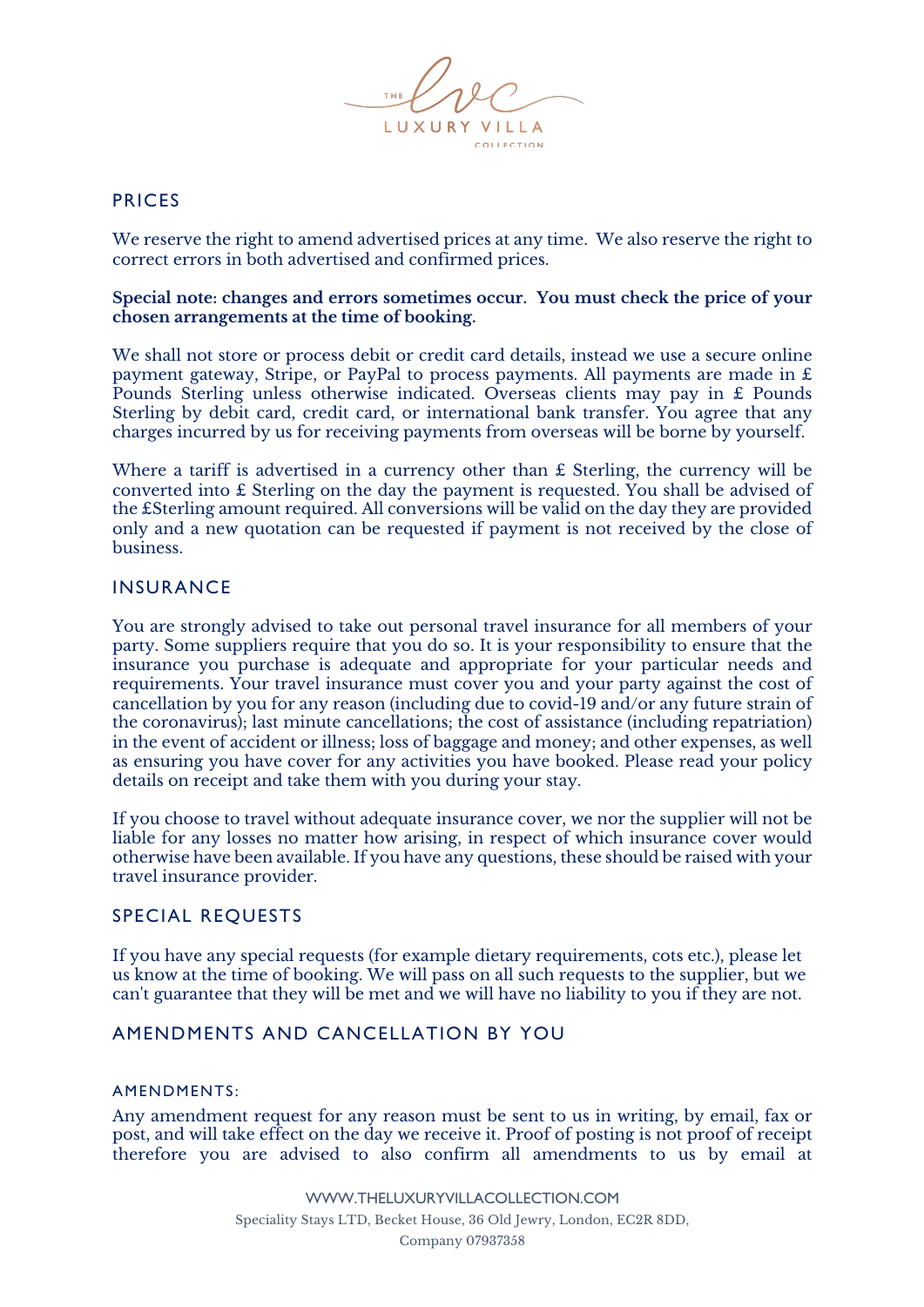

reservations@theluxuryvillacollection.com. We will pass all amendment requests on to the supplier.

Please ensure that you have received written confirmation of any amendments to your booking prior to travel. Whilst we will try to assist, we, on behalf of the supplier, cannot guarantee that such requests will be met. Amendments can only be accepted in accordance with the booking conditions of the supplier of your arrangements. The supplier may charge the amendment charges shown in their booking conditions (which may be as much as 100% of the cost of your chosen arrangements and will normally increase closer to the date of arrival, please see further details below). In most cases, amendments cannot be made 6 weeks or less before your arrival date. We will notify you of the exact charges at the time of amendment.

**Please Note:** Our suppliers often treat booking amendments requested within 6 weeks as a booking cancellation and may therefore apply the cancellation terms set out in their booking conditions.

#### CANCELLATION:

Any notice of cancellation for any reason must be sent to us in writing, by email, fax or post, and will take effect on the day we receive it. Proof of posting is not proof of receipt therefore you are advised to also confirm all cancellations to us by email at reservations@theluxuryvillacollection.com. We will pass all cancellation notifications on to the supplier.

Please ensure that you have received written confirmation of any cancellations. Cancellations can only be accepted in accordance with the booking conditions of the supplier of your arrangements. The supplier may charge the cancellation charges shown in their booking conditions (which may be as much as 100% of the cost of your chosen arrangements and will normally increase closer to the date of arrival, please see further details below). We will notify you of the exact charges at the time of cancellation.

#### AMENDMENT AND CANCELLATION CHARGES:

Our accommodation suppliers usually (but not always) impose the following cancellation charges, which we provide for your information:

- **The booking deposit (usually a non-refundable amount of 25% of the total villa booking cost):** Where cancellation notice is received after the deposit has been paid and no less than 6 weeks prior to the booking start date, then the full deposit is forfeited.
- **100% of the total villa cost:** Where cancellation notice is received less than 6 weeks prior to the booking start date then you shall be liable for the full cost of the booking.
- If the supplier of your chosen arrangements applies different cancellation terms to those listed above, and where you have made a booking for services other than accommodation, we will advise you of these at the time of booking.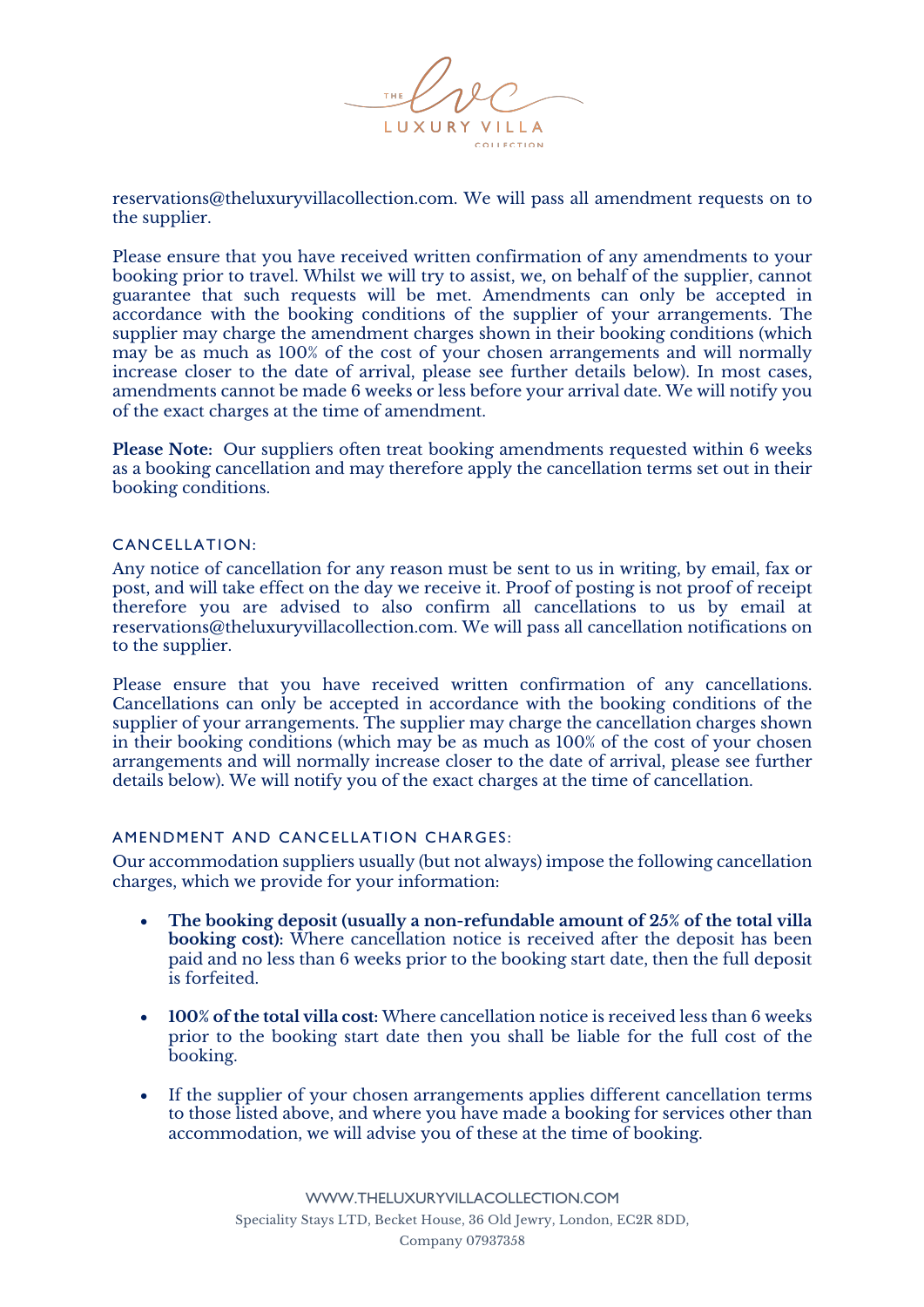

Please see the suppliers booking conditions for more information.

### CHANGES AND CANCELLATION BY THE SUPPLIER

We will inform you as soon as reasonably possible if the supplier needs to make a significant change to your confirmed arrangements or to cancel them. We will also liaise between you and the supplier in relation to any alternative arrangements offered by the supplier but we will have no further liability to you.

# RESTRICTIONS / SPECIFIC TERMS OF THE PROPERTY

Some of the suppliers of our Luxury Villa Collection properties may have restrictions or specific terms in place for clients staying at their property, and some suppliers may have restrictions in place for the types of booking that they will accept in their property.

For instance, most of our suppliers state that it is not permitted to host events or celebrations in any of their properties, where capacity will exceed the maximum number on the booking form, without prior written consent from the supplier. In such circumstances admittance to the property may be refused or you may be asked to vacate the property immediately if this condition is not observed. The supplier may also levy a supplemental fee for additional guests.

**Covid-19:** We would politely ask on behalf of our supplier(s) that you do not take residence in any accommodation you have booked through us if you are showing symptoms of, or have a confirmed diagnosis of Covid-19, without our prior authority. Please contact us if you have any questions.

#### OUR RESPONSIBILITY FOR YOUR BOOKING

Your contract is with the supplier and its booking conditions apply. As agent, we accept no responsibility for the actual provision of the arrangements. Our responsibilities are limited to making the booking in accordance with your instructions. We accept no responsibility for any information about the arrangements that we pass on to you in good faith. However, in the event that we are found liable to you on any basis whatsoever, our maximum liability to you is limited to twice the cost of the commission we earn on your booking (or the appropriate proportion of this if not everyone on the booking is affected). We do not exclude or limit any liability for death or personal injury that arises as a result of our negligence or that of any of our employees whilst acting in the course of their employment.

# VISA, PASSPORT AND HEALTH REQUIREMENTS

Passport and visa entry requirements and costs are your sole responsibility. We can provide only general information on visa, passport and health requirements. Requirements may change and you are therefore strongly recommended to check the up to date position with the supplier of the arrangements, Passport Office, appropriate embassy or consulate or your doctor as applicable in good time before departure and/or arrival at the accommodation or other arrangement(s). We cannot accept any liability if you are refused entry onto any transport or into any country due to failure on your part to carry correct documentation. If failure to have any necessary travel or other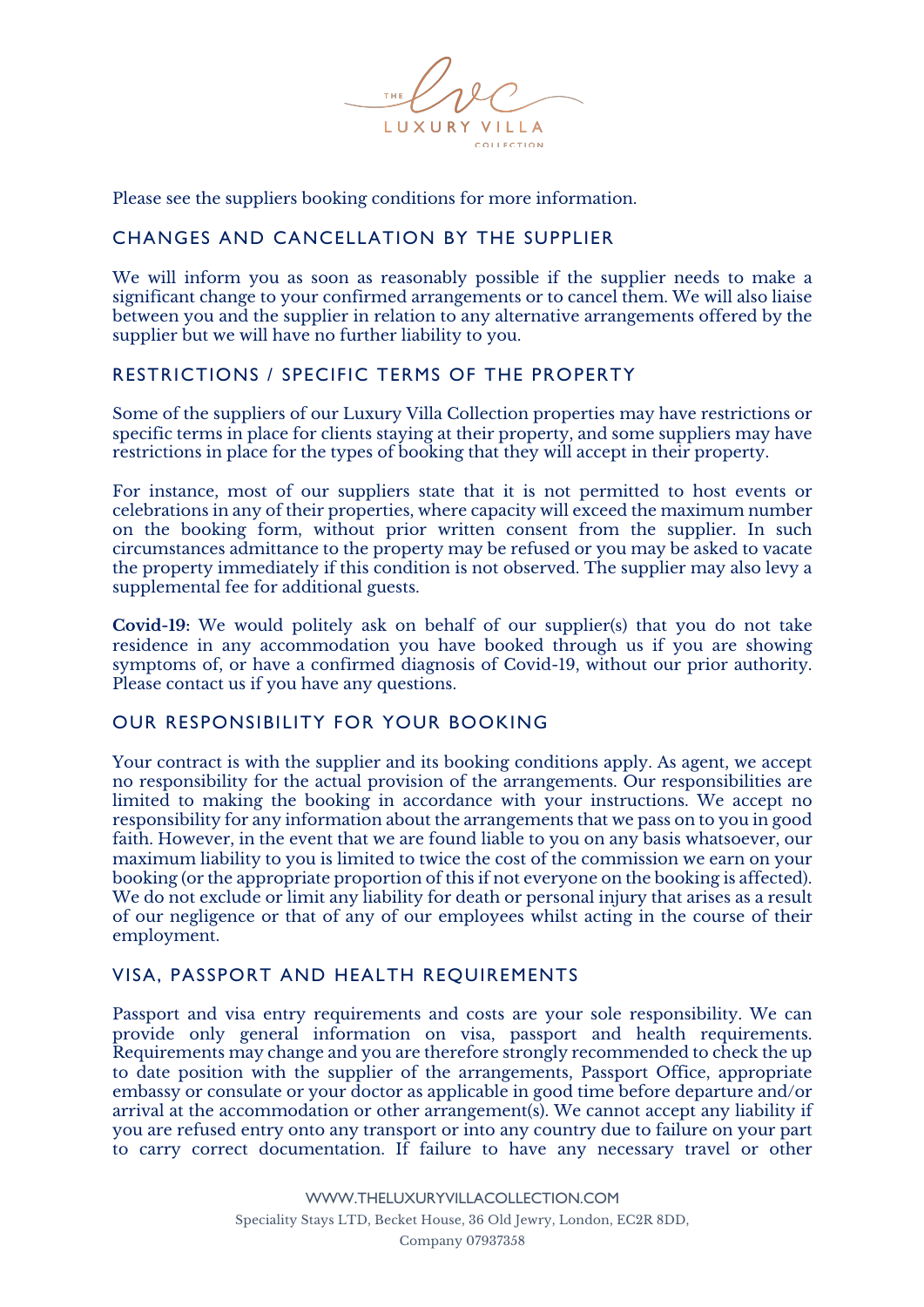

documents results in fines, surcharges or other financial penalty being imposed on us, you will be responsible for reimbursing us accordingly.

**Please note: The impacts of Brexit may change your visa, ticket and health requirements. Third country nationals may require an airport transit visa when passing through EU Member States. There is the potential for disruption at borders when travelling between the UK and EU Member States and you should allow sufficient time for this when planning any onward travel. You should check any impacts of Brexit on your travel, in advance of your departure,** to ensure that you fulfil the requirements post-Brexit, including any passport validly requirements. The UK Government passport checker can be found here https://www.gov.uk/check-a-passporttravel-europe.

Where required for European bookings you should obtain a completed and issued form EHIC prior to departure. For travel taking place on or after 1st January 2020, EHIC provisions may change and you are advised to check https://www.gov.uk/visit-europe-1 january-2021 and https://www.gov.uk/guidance/uk-residents-visiting-the-eueea-andswitzerland-healthcare for updates affecting your travel. You may need to apply for a Global Health Insurance Card prior to departure instead.

#### COMPLAINTS

Because the contract for your arrangements is between you and the supplier, any queries or concerns should be addressed to them. If you have a problem during your stay, this must be reported to the supplier or their agent immediately, putting us in copy. If you fail to follow this procedure there will be less opportunity for the supplier to investigate and rectify your complaint. The amount of compensation you may be entitled to may therefore be reduced or extinguished as a result.

If you wish to complain when you return home, write to the supplier and put us in copy. You will see their name and contact details in any confirmation documents we send you.

If you wish to complain about any service we have provided to you (i.e. our booking service) then please contact us directly.

#### REFUND CLAIMS

Please note that **we act only as an agent in respect of all bookings we take and/or make on your behalf.** When making your booking we will arrange for you to enter into a contract with the applicable supplier of the arrangements you have booked, as specified on your Booking Confirmation, sent on behalf of the supplier. All monies collected from you by us as agent, has been paid directly to the supplier for your booking arrangements.

Should you raise a refund claim against us in respect of this booking, it will be fully disputed on the basis that we operate as agent only.

Any claims should instead be made against the supplier direct. Please ask us if you need any further details of the supplier and/or a copy of their booking conditions to support your claim.

> WWW.THELUXURYVILLACOLLECTION.COM Speciality Stays LTD, Becket House, 36 Old Jewry, London, EC2R 8DD, Company 07937358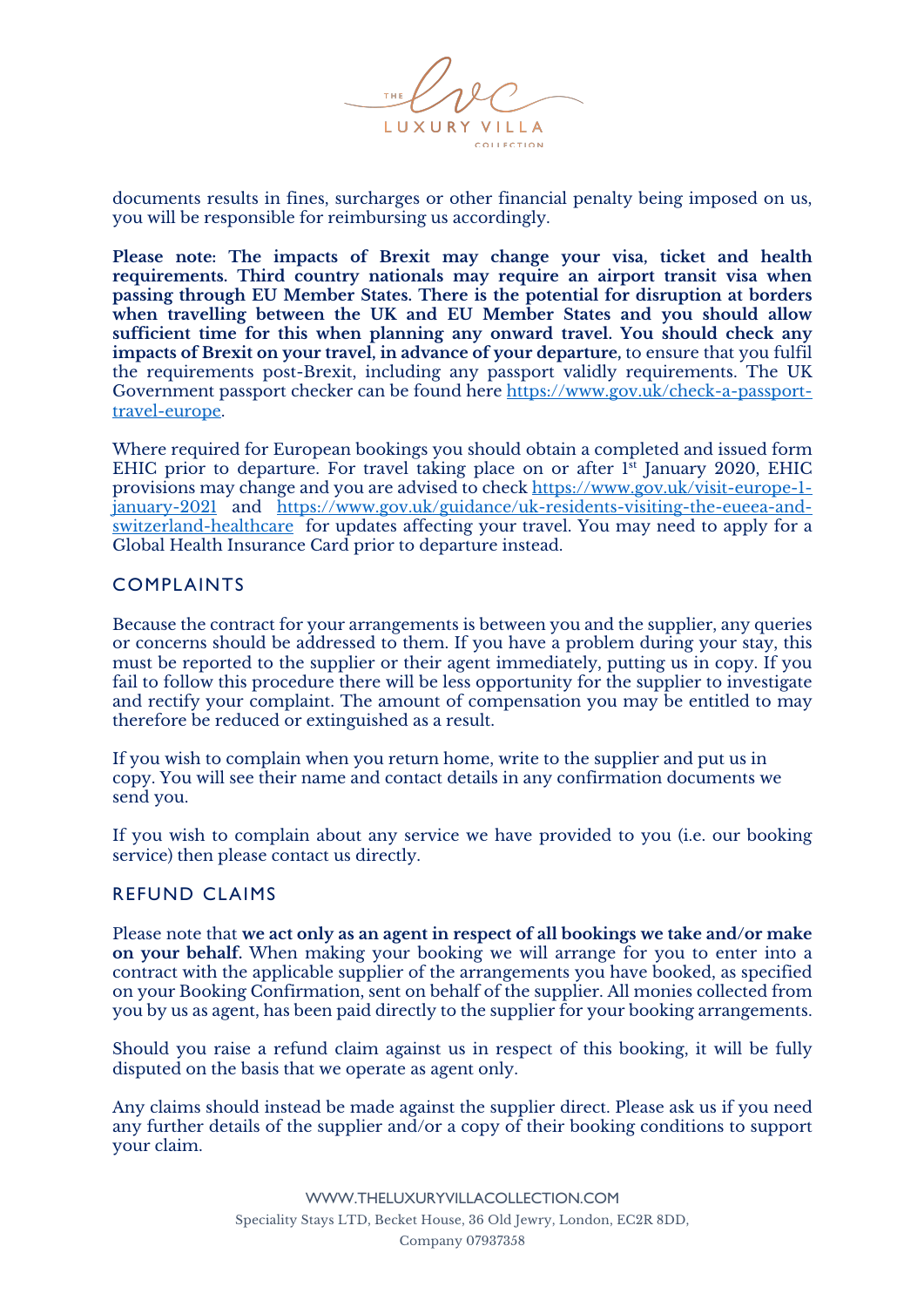LUXURY VILLA **COLLECTION** 

# VILLA SUPPLIER

In rare instances it is possible that, where you book a villa arrangement, before your arrival at the villa, the owner/supplier of the accommodation that you have booked may change. If this does occur, we will notify you, on behalf of the supplier, of the change, including details of the previous owner and the new owner, and any changes (if any) this will have on your booking and any options available to you, in line with their booking conditions.

#### LAW AND JURISDICTION

These Agency Terms and Conditions are governed by English law and the courts of England and Wales have jurisdiction (unless you live in Scotland or Northern Ireland, in which case you can bring proceedings in your local court under Scots or Northern Irish law, as applicable).

#### ACCOMMODATION RATINGS AND STANDARDS

Any ratings given on the website are as provided by the relevant supplier. These are intended to give a guide to the services and facilities you should expect from your accommodation. Standards and ratings may vary between countries, as well as between suppliers. We cannot guarantee the accuracy of any ratings given.

The properties which we market, in our role as agent, are subject to a walk-through inspection by local representatives on an annual basis. Our representatives are not qualified nor warrant to undertake a formal Health and Safety assessment of the property, and it remains the full and sole responsibility of the supplier to ensure that all local safety regulations are complied with and safety equipment maintained in good working order.

Whilst we use reasonable endeavours to ensure that all descriptions of the property are made in good faith and are accurate, we do not accept any liability for any misrepresentation, inaccuracies or omissions about the property.

We also exclude liability for any change made by the supplier since our inspection. Changes may occur during the period between the preparation of the description and your accommodation booking; therefore, we reserve the right to change any of the facilities or services advertised.

We do not accept responsibility for modifications made by the supplier without our knowledge; for breakdown in water supply, gas or electricity; for infestation, or the breakdown of swimming pool filtration or heating systems.

Where we visit a property, this does not imply any acceptance of liability for risks encountered, and the responsibility for the safety and supervision of children and all members of your party remains yours at all times.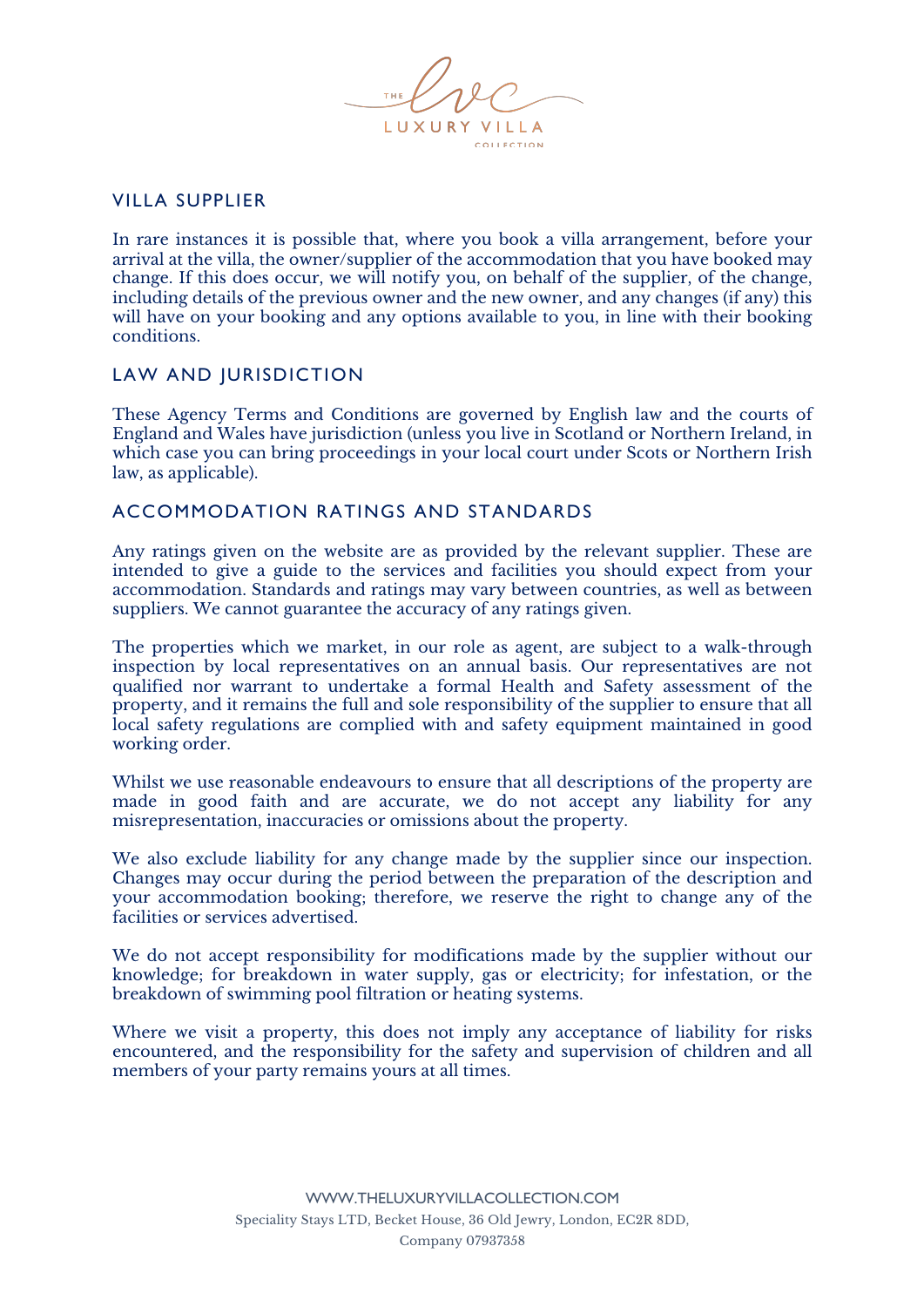

# DOCUMENTATION & INFORMATION

All descriptions and content on our website or otherwise issued by us is written on behalf of the supplier(s) in question and is intended to present a general idea of the services provided by the supplier(s) in question. Not all details of the relevant services can be included on our website. All services shown are subject to availability. If you require any further details, in respect of any accommodation or any other services please contact us.

# COVID-19

It is possible that some services, descriptions and/or information we issue on behalf of the supplier(s) in question will be affected by the impacts of Covid-19. In rare instances, some services as displayed may be withdrawn. This could include (but is not limited to) instances where cleaners and/or maids are unexpectedly required to isolate due to illness or potential illness. If you require any further details, in respect of any accommodation or any other services please contact us.

Please note that our supplier(s) have notified us that they ensure staff are suitably trained and that they operate their accommodation or services in compliance with local health and safety regulations. As we act as agent only, we are unable to guarantee this and/or mandate compliance at all times.

# INTELLECTUAL COPYRIGHT

The copyright and all other rights on www.theluxuryvillacollection.com are owned by Luxury Villa Collection, or the material is included with the permission of the rights owner/supplier; copying site content for any commercial or business use is strictly prohibited.

You agree to not, under any circumstances, exploit for commercial purposes any photographic or moving images of the property and/or other arrangements.

#### FORCE MAJEURE

Neither we, nor the supplier of your chosen arrangements, can accept any liability or pay any compensation where the performance or prompt performance of our or the supplier's obligations is prevented or affected by circumstances amounting to 'force majeure'. For the purposes of these Booking Terms and Conditions, force majeure is any event beyond our or our supplier's control, the consequences of which could not have been avoided even if all reasonable measures had been taken. Examples include warfare and acts of terrorism (and threat thereof), civil strife, significant risks to human health such as the outbreak of serious disease at the travel destination, epidemics, plagues or pandemics (including but not limited to the ongoing effects of Covid-19 and/or any new or future strain of the coronavirus) or natural disasters such as floods, earthquakes or weather conditions which make it impossible to travel safely to the travel destination or remain at the travel destination, the act of any government or other national or local authority including port or river authorities, industrial dispute, labour strikes, lock closure, natural or nuclear disaster, fire, chemical or biological disaster, unavoidable technical problems with transport and all similar events outside our or the supplier(s) concerned's control.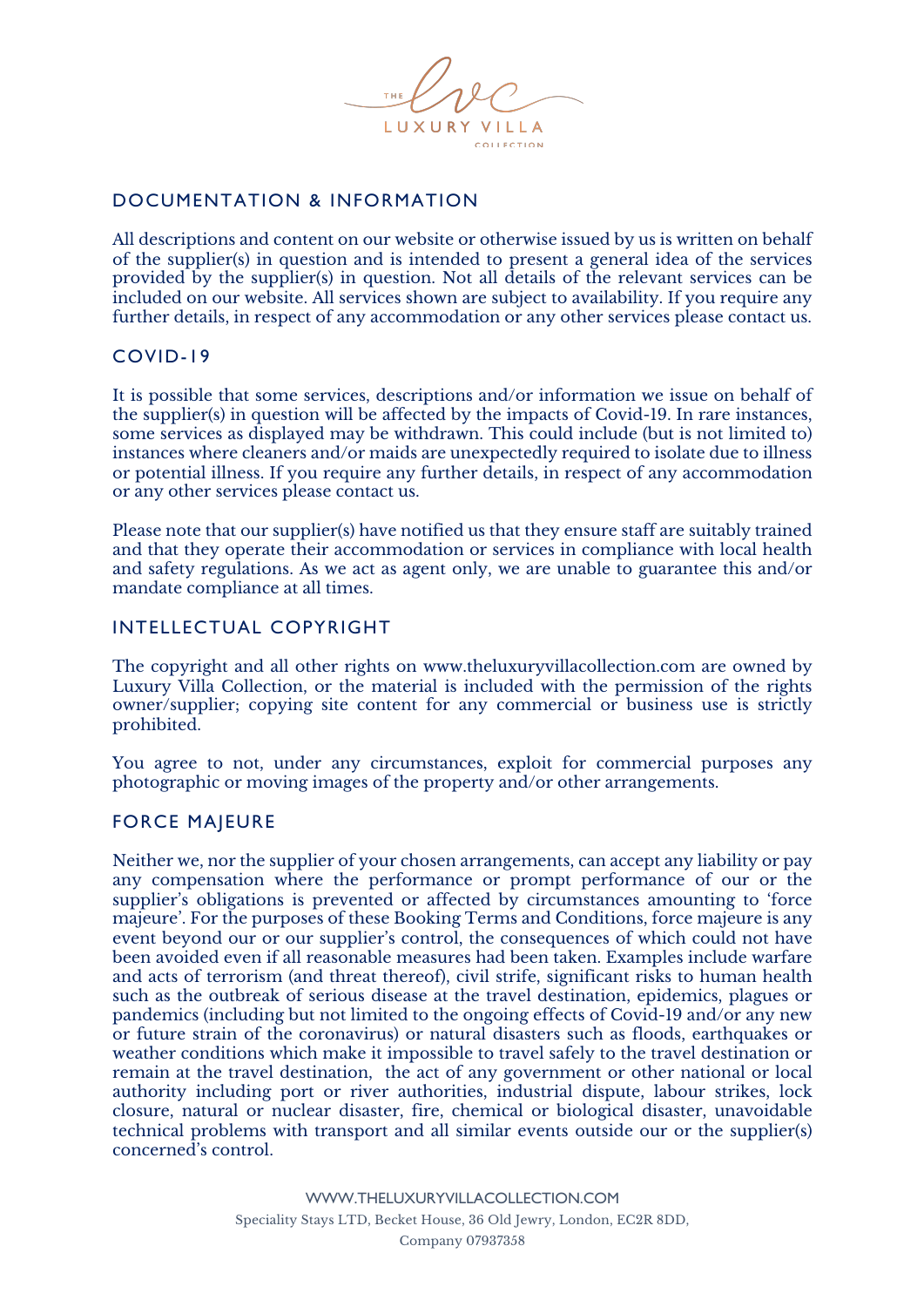

Brexit Implications: please note that certain Travel Arrangements may be affected as a result of the United Kingdom's decision to leave the European Union. This could include an unavailability of certain flight routes, access to certain ports and airports and changes to the visa requirements of British citizens travelling to, within or through the EU. However, since this is something which is completely unprecedented and outside our control, we would treat any such changes as Force Majeure and we will not be liable to pay you any compensation.

# ADDITIONAL SERVICES

If you require any additional services during your stay (which are not accommodation), such as additional cleaning, catering, concierge services, activities, supermarket delivery etc., please let us know as far in advance as possible of your arrival date. Generally, a minimum of 7-14 days prior to the arrival date is required to arrange additional services.

Where you require additional services, we will refer you to our carefully selected local suppliers. Where we can assist with booking additional services, we act as agent for those suppliers and these Agency Booking Terms and Conditions will apply to your booking for those services..

Please note that all arrangements that we book on your behalf, as agent for the supplier(s), are only available to be purchased separately. This means that separate bookings for arrangements during your stay do not constitute a package (and we are not a "Package Organiser") as defined in the Package Travel and Linked Travel Arrangements Regulations 2018 (as amended) (PTRs) nor the Civil Aviation (Air Travel Organisers' Licensing) Regulations 2012. We offer for sale single service bookings only, as agent, which are only available to be purchased on an individual basis.

# GENERAL INFORMATION

The following general information comprise of terms that are usually imposed by the suppliers of the arrangements that we advertise. We provide such terms here as a means of providing information only and it is, at all times, down to the supplier of your chosen arrangements to determine the specific terms and conditions that will apply to your contract with that supplier.

Where any supplier imposes terms different to those listed above, we will advise you at the time of booking.

# ARRIVAL AND DEPARTURE

You must adhere to the arrival and departure times, which will be supplied by the supplier prior to arrival. These are typically from 16.00 to 17.00 arrival and no later than 21.00, and 10.00 to 11.00 departure to allow for same-day change overs.

Changes to these times can be requested prior to arrival where there are no other guests arriving or departing the same day, but are subject to confirmation from the supplier and payment of any applicable increase in price.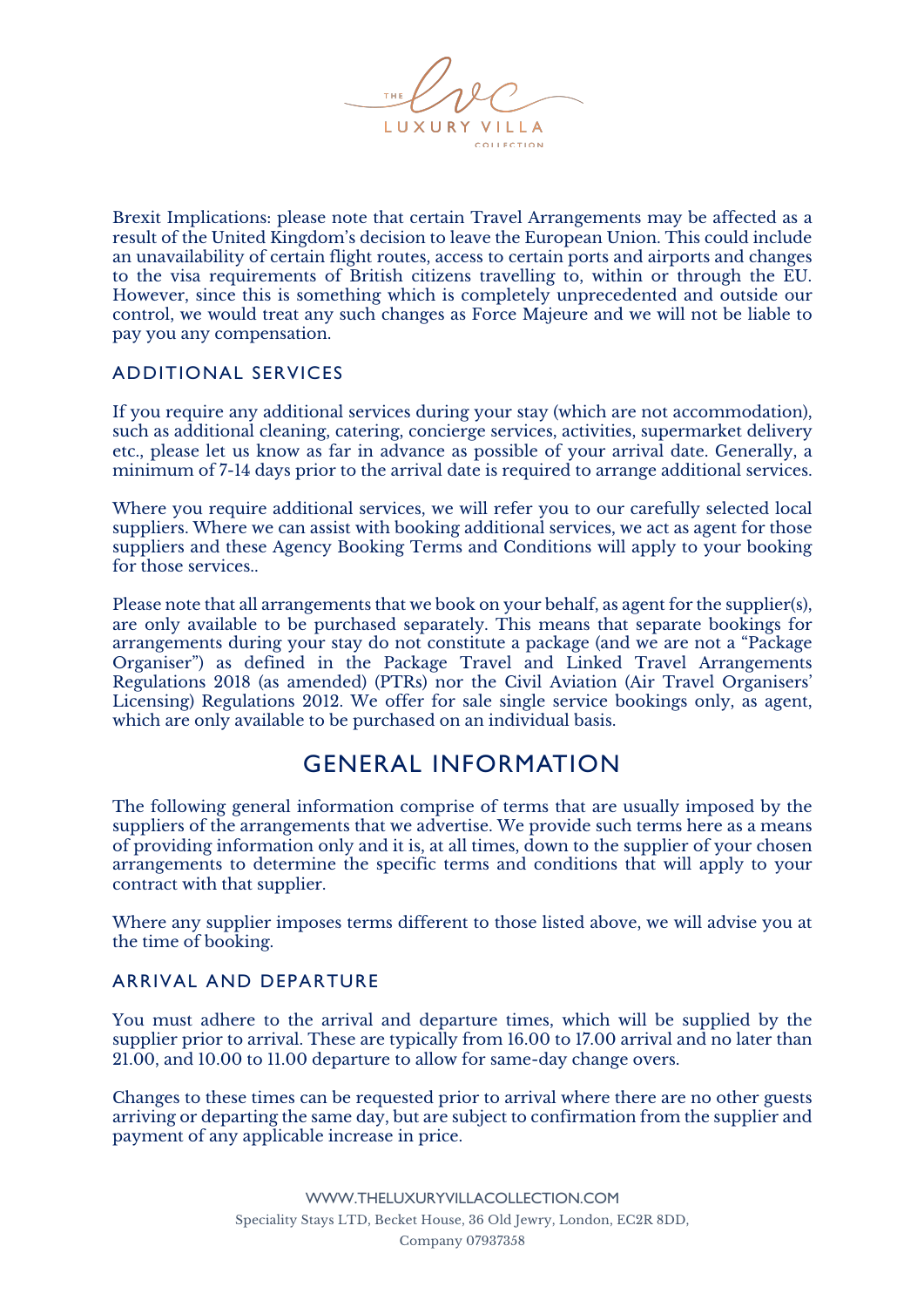

# CARE OF THE PROPERTY

When you make a booking for accommodation, you are legally obliged to take all reasonable and proper care of the property including buildings, gardens, fixtures, fittings, furniture, pictures and other effects in or around the property and shall leave them in the same state of repair and condition at the end of the rental period as found at the beginning.

In the event of any damage to property or equipment during your stay, you are required to notify the supplier at the earliest opportunity and within 24 hours of the event; if this is not possible then the you shall contact us to report the damage.

You shall leave the property in a clean and tidy condition, returning it as you found it. This includes cleaning all cutlery and crockery and placing all rubbish in the appropriate waste or recycling bins outside the property.

Failure of you and your guests to exercise reasonable care may result in deductions being made from the Breakages Deposit.

# NEIGHBOURHOOD REGULATIONS

When you make a booking for accommodation, you agree to respect your surroundings and not to disturb or otherwise annoy the occupants of neighbouring properties. You also agree to adhere to any specific noise restrictions in place at the property. The supplier reserves the right to enter the property to investigate concerns relating to the care of the property or to disturbances. The supplier is within their rights to request that you vacate the property with immediate effect if it is found to be in a neglected or damaged condition.

# GUEST INFORMATION BOOKS

Where a supplier has provided a Guest Information Book, these are for reference during your stay only. You agree to not remove the book from the property. **The replacement cost of a Guest Information Book is £95 and will be deducted, by the supplier, from the Breakages Deposit.**

#### PERSONAL BELONGINGS

Neither we nor the supplier of your chosen arrangements can accept any responsibility or liability for loss of or damage to any of your personal items, belongings or vehicles, however caused. If the supplier or an authorised representative of the supplier is required to enter the property during your stay (e.g. to carry out maintenance or cleaning), you are advised to ensure that a member of your party is present; if this is not possible, you have the right to decline services at your discretion but no refunds shall be given by the supplier for services not used.

You must ensure that you take all your belongings with you when you depart the property, as we cannot be held responsible for handling lost property nor for any costs incurred in returning such items. Any arrangements for the return of such property must be made by you with a suitable courier firm, in liaison with the supplier.

> WWW.THELUXURYVILLACOLLECTION.COM Speciality Stays LTD, Becket House, 36 Old Jewry, London, EC2R 8DD, Company 07937358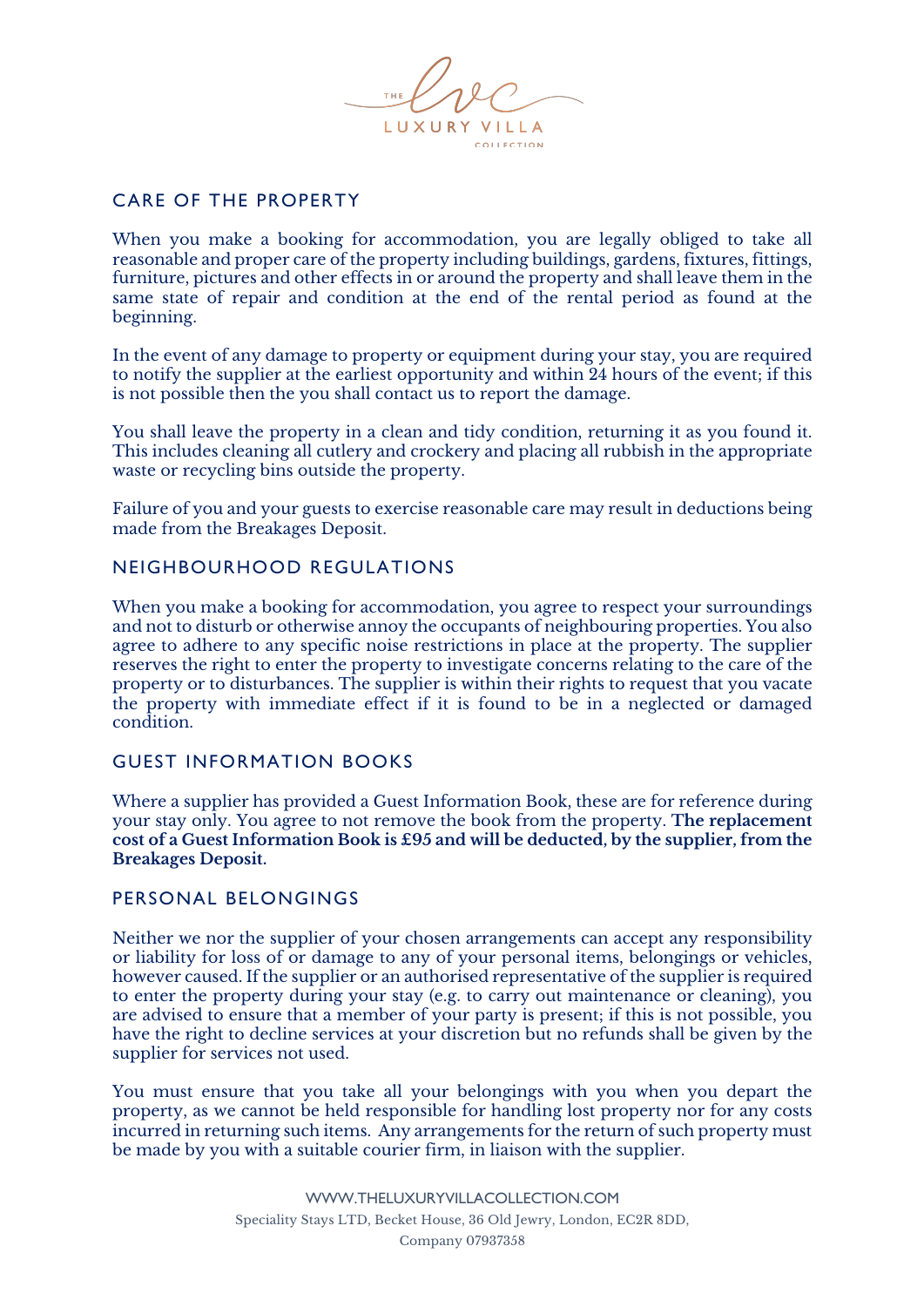LUXURY VILLA **COLLECTION** 

# CHILD-FRIENDLY PROPERTIES

At child-friendly properties in which the supplier has provided a highchair, cot, stairgates, baby-monitors, toys or other similar facilities, these are for use at your discretion and neither we nor the supplier shall be responsible for any damages that occur as a result of such usage.

# SWIMMING POOLS AND JACUZZIS

Swimming pools and Jacuzzis by their very nature carry their own inherent risks. You must ensure that you and all members of your party take great care when using or being near any swimming pool(s) at the property where you are staying. You should for example make sure you and all members of your party are aware of shallow and deep end (including the location of any change of depth) and layout of the pool (including infinity edges) by physically checking it prior to use.

All persons should walk rather than run around or near the pool and you must ensure that no-one dives into the pool at any time or enters it while under the influence of alcohol.

You must check the pool every day before use and report any apparent defects.

Many pools are not fenced. If you require a fenced pool, you must inform us of that requirement before you make your booking to allow us to locate one for you. Whether fenced or not, children must be supervised at all times by a responsible adult.

We and the Supplier have no liability for any death or personal injury arising from use of or connected with the swimming pool except to the extent that such liability cannot be excluded by law.

#### LINEN

All of the properties in The Luxury Villa Collection invest in good quality bed linens, often at considerable expense. Sun cream, fake tan, waterproof make-up and hair dye can all cause permanent damage to bed linen and towels, and we ask that you take care when using these products.

We recommend that if you are planning to use such products during your stay, that you bring your own spare linen to prevent damage to items within the property. If damage / staining does occur and the items cannot be cleaned, a charge may be levied from your Security Deposit to replace these items.

#### SMOKING

Please note that, unless otherwise advised, all of the properties in The Luxury Villa Collection are non-smoking. Should you fail to adhere to this condition, you may forfeit the Security Deposit.